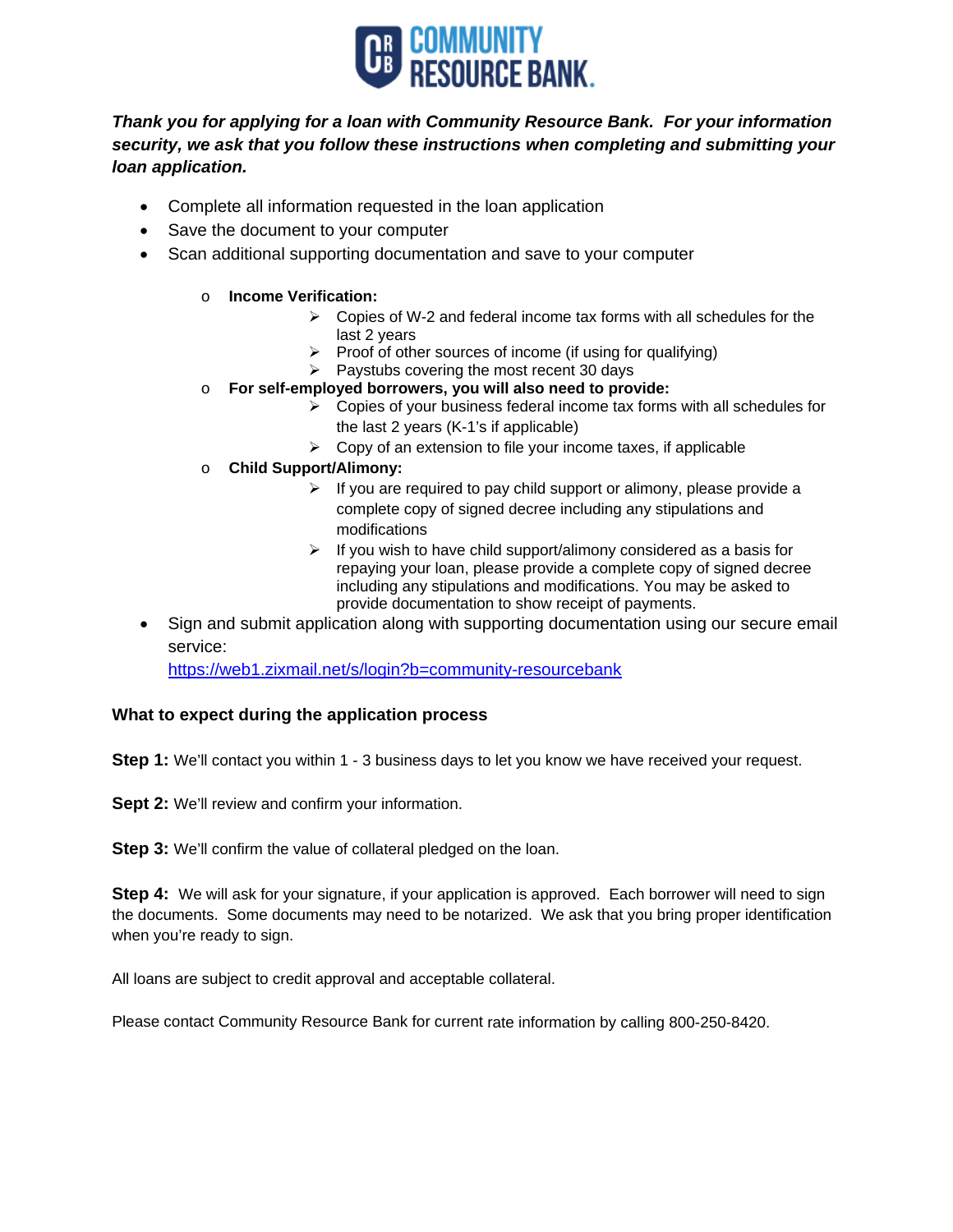| For Bank Use Only                                                                                                                                                                                                                                                      | Port #            | Note $#$                                   |       |                                                                                                                                                                                                                                                                                                                      |
|------------------------------------------------------------------------------------------------------------------------------------------------------------------------------------------------------------------------------------------------------------------------|-------------------|--------------------------------------------|-------|----------------------------------------------------------------------------------------------------------------------------------------------------------------------------------------------------------------------------------------------------------------------------------------------------------------------|
| crb@crb.bank<br>$(800)$ 250-8420                                                                                                                                                                                                                                       |                   | <b>Personal Line of Credit Application</b> |       | We intend to apply                                                                                                                                                                                                                                                                                                   |
| <b>Amount Requested</b><br>Application Type<br>\$                                                                                                                                                                                                                      | $\Box$ Individual | $\Box$ Joint                               |       | for joint credit: (Initial)                                                                                                                                                                                                                                                                                          |
| Purpose of Credit Requested                                                                                                                                                                                                                                            |                   | Collateral Offered                         |       | Applicant Co-Applicant                                                                                                                                                                                                                                                                                               |
| <b>APPLICANT</b>                                                                                                                                                                                                                                                       |                   |                                            |       |                                                                                                                                                                                                                                                                                                                      |
| Name $\frac{1}{\text{First}}$                                                                                                                                                                                                                                          | Middle            | Last                                       |       |                                                                                                                                                                                                                                                                                                                      |
| Address <u>such street</u>                                                                                                                                                                                                                                             | City              |                                            | State | $\frac{1}{10}$ $\frac{1}{2}$ $\frac{1}{2}$ $\frac{1}{2}$ $\frac{1}{2}$ $\frac{1}{2}$ $\frac{1}{2}$ $\frac{1}{2}$ $\frac{1}{2}$ $\frac{1}{2}$ $\frac{1}{2}$ $\frac{1}{2}$ $\frac{1}{2}$ $\frac{1}{2}$ $\frac{1}{2}$ $\frac{1}{2}$ $\frac{1}{2}$ $\frac{1}{2}$ $\frac{1}{2}$ $\frac{1}{2}$ $\frac{1}{2}$ $\frac{1}{2}$ |
|                                                                                                                                                                                                                                                                        |                   |                                            |       |                                                                                                                                                                                                                                                                                                                      |
|                                                                                                                                                                                                                                                                        |                   |                                            |       |                                                                                                                                                                                                                                                                                                                      |
|                                                                                                                                                                                                                                                                        |                   |                                            |       |                                                                                                                                                                                                                                                                                                                      |
| Current Employer Address/City Address/City                                                                                                                                                                                                                             |                   |                                            |       |                                                                                                                                                                                                                                                                                                                      |
|                                                                                                                                                                                                                                                                        |                   |                                            |       |                                                                                                                                                                                                                                                                                                                      |
| Alimony, child support or separate income need not be revealed if you do not wish to have it considered as a basis for repaying this obligation. Alimony, child support, separate maintenance<br>received: ___court order ___ written agreement ___ oral understanding |                   |                                            |       | # of Dependents                                                                                                                                                                                                                                                                                                      |
|                                                                                                                                                                                                                                                                        |                   |                                            |       |                                                                                                                                                                                                                                                                                                                      |
|                                                                                                                                                                                                                                                                        |                   |                                            |       |                                                                                                                                                                                                                                                                                                                      |
|                                                                                                                                                                                                                                                                        |                   |                                            |       |                                                                                                                                                                                                                                                                                                                      |
|                                                                                                                                                                                                                                                                        |                   |                                            |       |                                                                                                                                                                                                                                                                                                                      |
|                                                                                                                                                                                                                                                                        |                   |                                            |       |                                                                                                                                                                                                                                                                                                                      |
| <b>CO-APPLICANT</b>                                                                                                                                                                                                                                                    |                   |                                            |       |                                                                                                                                                                                                                                                                                                                      |
| Name __                                                                                                                                                                                                                                                                |                   |                                            |       |                                                                                                                                                                                                                                                                                                                      |
| First                                                                                                                                                                                                                                                                  | Middle            | Last                                       |       |                                                                                                                                                                                                                                                                                                                      |
|                                                                                                                                                                                                                                                                        |                   |                                            | State | $\frac{1}{\text{Zip Code}}$ Years There                                                                                                                                                                                                                                                                              |
|                                                                                                                                                                                                                                                                        |                   |                                            |       |                                                                                                                                                                                                                                                                                                                      |
| E-mail Address Expiration Date Expiration Date Expiration Date Expiration Date                                                                                                                                                                                         |                   |                                            |       |                                                                                                                                                                                                                                                                                                                      |
| 2nd form of ID Type $\frac{1}{2}$                                                                                                                                                                                                                                      |                   |                                            |       |                                                                                                                                                                                                                                                                                                                      |
|                                                                                                                                                                                                                                                                        |                   |                                            |       |                                                                                                                                                                                                                                                                                                                      |
|                                                                                                                                                                                                                                                                        |                   |                                            |       |                                                                                                                                                                                                                                                                                                                      |
| Alimony, child support or separate income need not be revealed if you do not wish to have it considered as a basis for repaying this obligation. Alimony, child support, separate maintenance<br>received: ___court order ___ written agreement ___ oral understanding |                   |                                            |       | # of Dependents                                                                                                                                                                                                                                                                                                      |
|                                                                                                                                                                                                                                                                        |                   |                                            |       |                                                                                                                                                                                                                                                                                                                      |
|                                                                                                                                                                                                                                                                        |                   |                                            |       |                                                                                                                                                                                                                                                                                                                      |
|                                                                                                                                                                                                                                                                        |                   |                                            |       |                                                                                                                                                                                                                                                                                                                      |
|                                                                                                                                                                                                                                                                        |                   |                                            |       |                                                                                                                                                                                                                                                                                                                      |
|                                                                                                                                                                                                                                                                        |                   |                                            |       |                                                                                                                                                                                                                                                                                                                      |

*\*\*\* (Application continued on back) \*\*\**